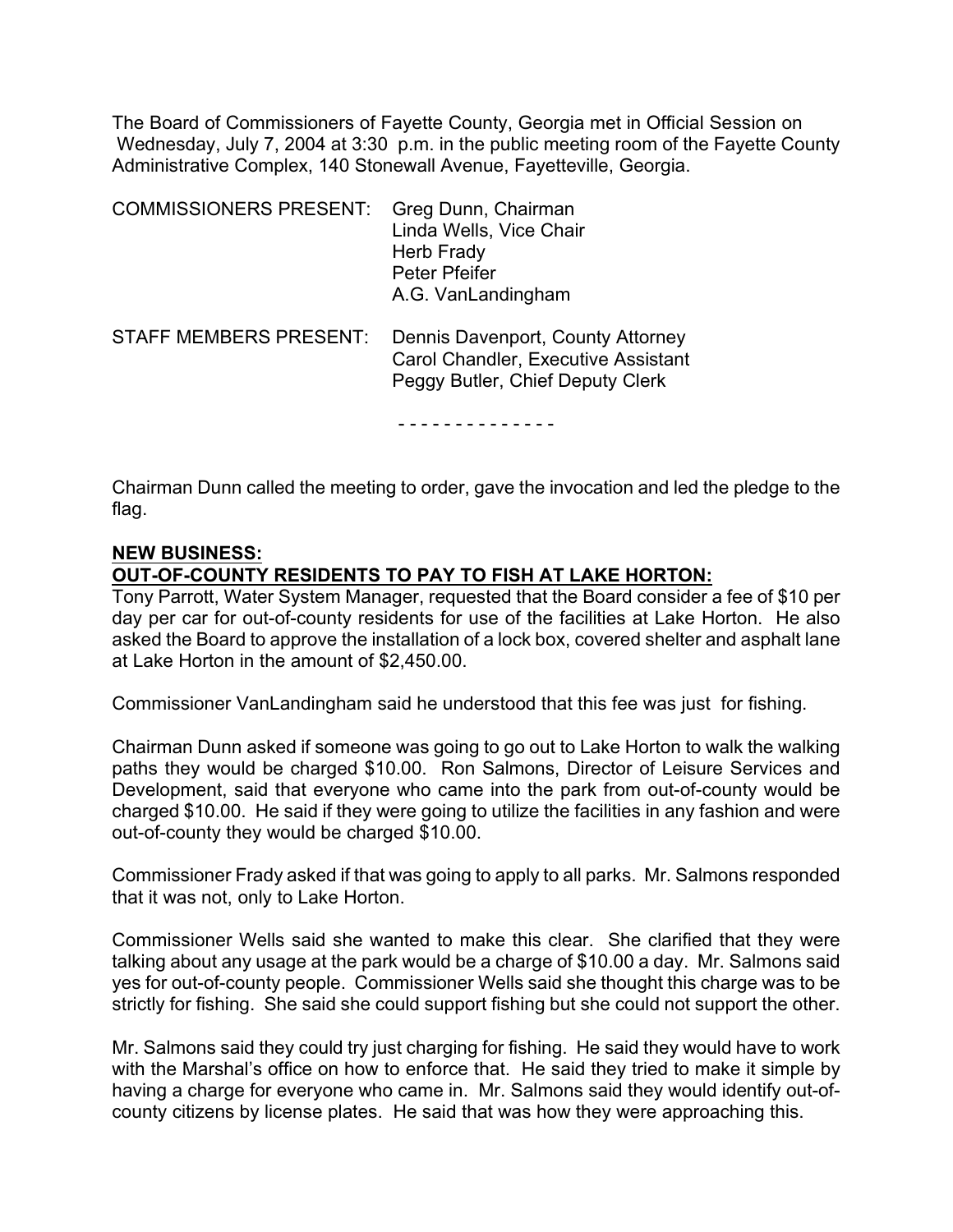Commissioner Frady asked if people went out to Lake Horton just to go walking.

Chairman Dunn said there was a lot of people who walked and jogged out there.

Mr. Salmons said a lot of folks did use the park for walking and jogging but he thought the majority were from Fayette County.

Commissioner VanLandingham said that did not cost us any money and he thought it was a compliment to our facilities that someone would want to come that far to use it.

Chief Jack Krakeel, Director of Public Safety, said that in March of this year Mr. Cofty asked him to look at the usage of the park during the Marshal's patrol of the facility. He said they visited Lake Horton every day during the month of April. He said they found in only checking out-of-county tags and those with trailers carrying boats that of those fishing the lake 68% of the population were out-of-county residents.

Chairman Dunn asked about fishing from the bank. Chief Krakeel said they did not ask those they saw fishing from the banks. The survey was limited to vehicles with trailers. He said it was a random survey done at different times each day.

Chairman Dunn asked if they were to put a fee on fishing only would it include fishing from the bank. Mr. Krakeel and Mr. Salmons said yes it would.

Motion was made by Commissioner VanLandingham to approve a fee of \$10.00 per day per car for non-county residents to come to Lake Horton to fish with this to be in effect 60 days from this date. Motion was seconded by Commissioner Frady. Discussion followed.

Commissioner Frady asked if there was this same charge at Kedron. Mr. Parrott replied that Kedron was different because of the way Kedron was financed and constructed. He said it had received some federal funding.

Chairman Dunn said he had a problem with the continuity of charging. He was concerned with charging people to fish in one lake and not charging at another lake such as Starr's Mill. He said if there was going to be a charge at one lake it should be a charge at all lakes.

Commissioner VanLandingham asked if there was a box at Starr's Mill that people payed on an honor system. Mr. Parrott said there was a donation box. Chairman Dunn said that a donation was different than a fee.

Commissioner Wells said she would feel better if they put this off long enough to get an opinion from the legal counsel as to whether or not this could be implemented countywide. She said she had concerns about charging people at one facility and not another, and she felt it was going to get real confusing.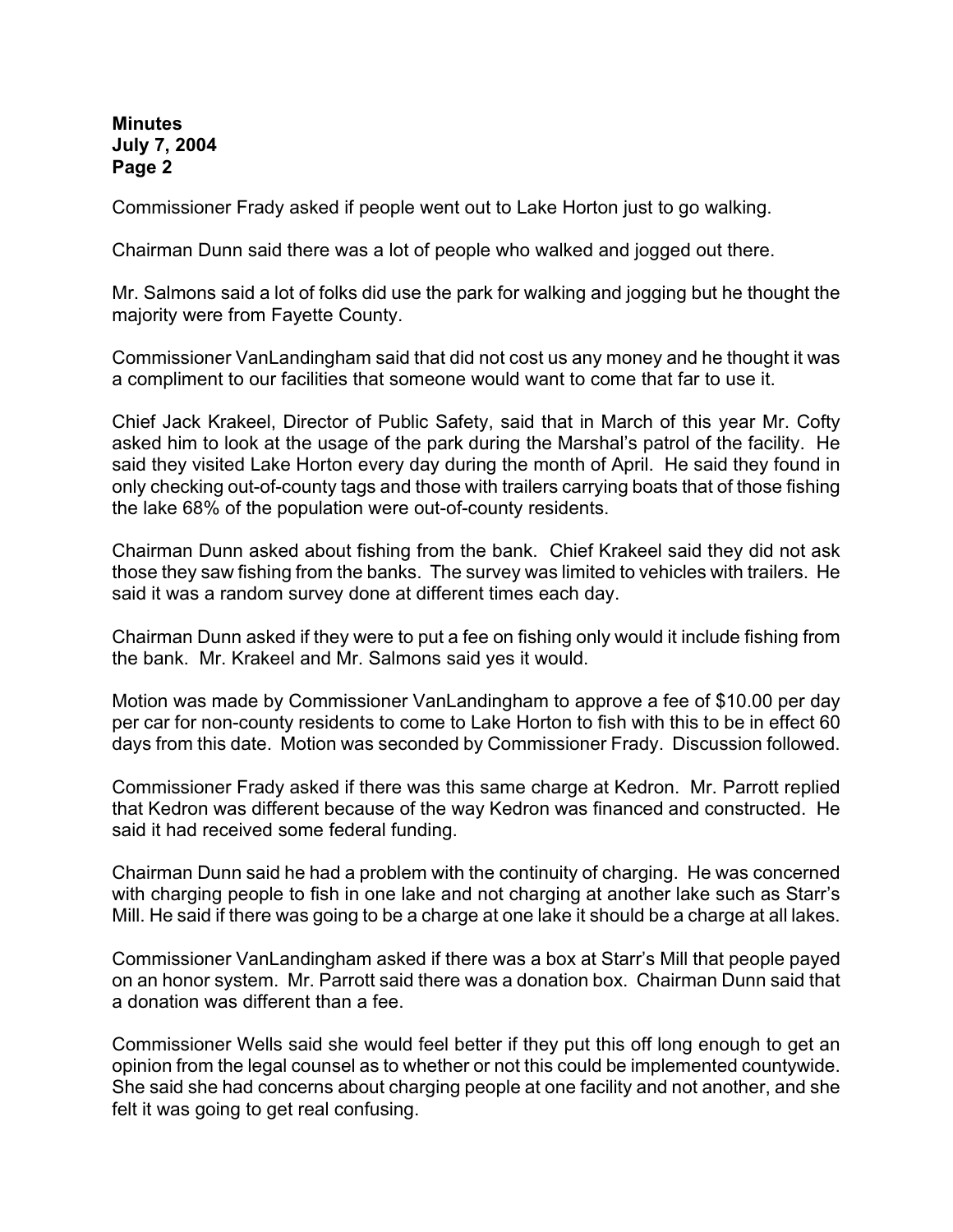Commissioner VanLandingham said he would like to see this fee implemented now at Lake Horton and add the others if possible.

Commissioner Pfeifer said he agreed. He said this had been the subject of numerous conversations with the Water Committee.

Chairman Dunn said he was all for limiting the use of the facilities to the taxpayers that built them. He said he did not feel there should be a situation where one body of water was free and the other body of water cost \$10.00 per day. He said he would not support the motion now. He said he would like to see it come back after it was checked out.

Commissioner Pfeifer asked if the County Attorney was present at all the Water Committee meetings. Mr. Parrott said that he was. Mr. Pfeifer said he assumed if there was a problem he would have mentioned it.

Commissioner Wells said it would not be a problem just doing one. She said sometimes all of us were so intent on solving a problem that we forget that the problem did not exist in and of itself. She said all of us were very much aware that there was a problem at Lake Horton that needed addressing. She said in addressing that problem sometimes it was forgotten that there were other facilities that should also be addressed at the same time. She said she had a problem with doing things piece mill.

Chairman Dunn called the question. Motion passed 3-2 with Chairman Dunn and Commissioner Wells voting in opposition.

# **3 APPOINTMENTS TO THE HOSPITAL AUTHORITY:**

Chairman Dunn said there was one unfilled position and two that were filled at the present time that could be reappointed.

Commissioner VanLandingham said for the unfilled position he wanted to nominate Mr. Aaron Adams who the Board had considered and talked about.

Commissioner Frady said he thought they had talked Mr. Adams into not taking another position because he was better suited for this position. He said he would not want the Board to change their mind since the gentleman was expecting to be appointed to this Hospital Board.

Commissioner Wells said this gentleman did put his name in some time ago when they were considering people for the Recreation Committee. She said at that time there was only one slot and his name was put on the forward motion for this position. She said she did not know that he was promised a slot here but that he would be considered for a slot here. She said any time the Board had the opportunity to receive two very qualified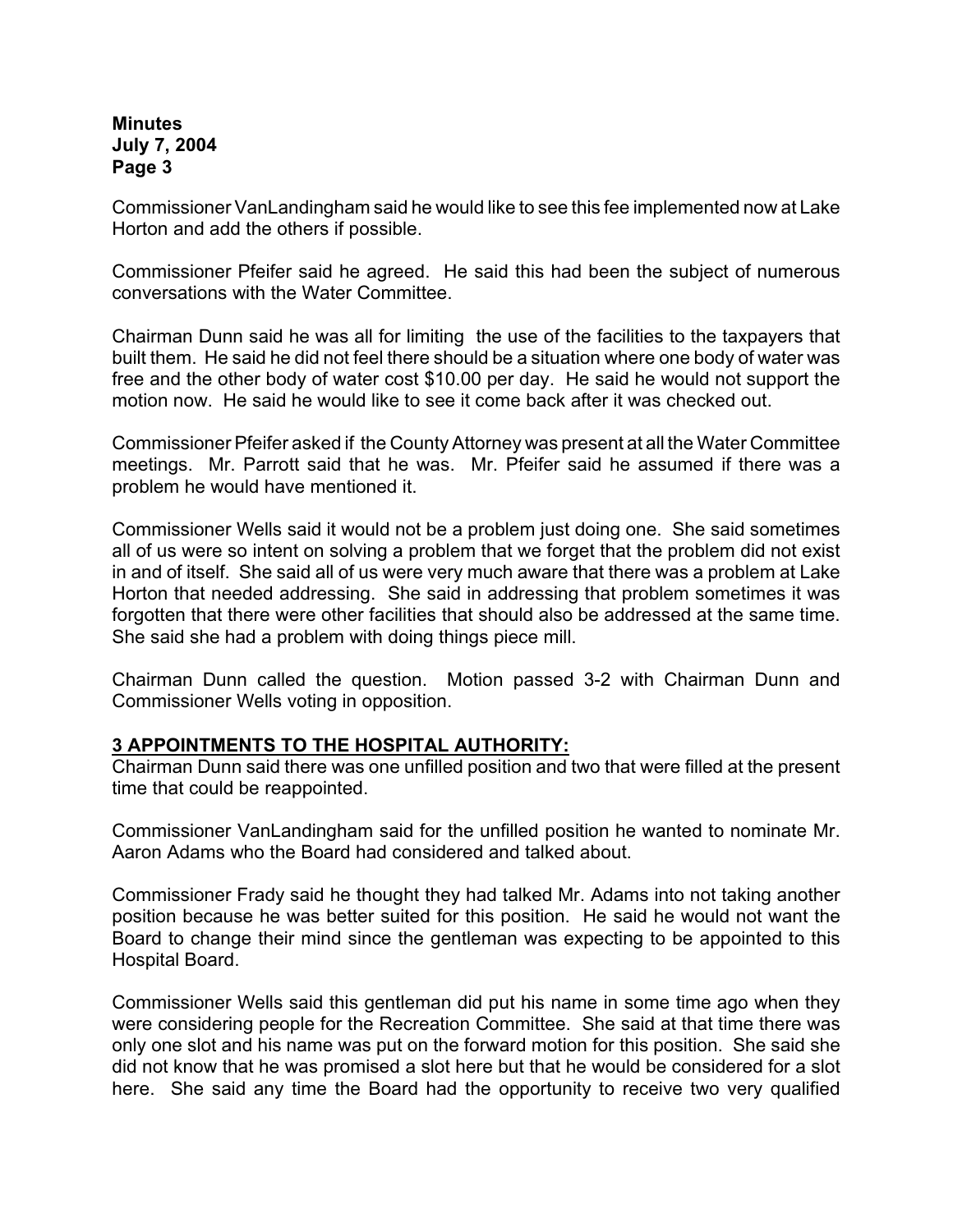individuals they needed to look at them both equally and the spot needing to be filled. She said it was mentioned to her that there might be two positions here.

Carol Chandler replied that with one of the positions that there could be a reappointed because there may be a conflict of interest with that person sitting on the Board.

Commissioner Wells said if that was the case then there were two very qualified individuals that could be appointed. She said both individuals should be equally considered. She said she had nothing against Aaron Adams nor any vested interest in Steve Widener. She said sometimes they got the Boards they deserved because they did not have qualified people apply or they go ahead and rubber stamp the people who put their names in.

Commissioner Wells said they needed to look at the existing Board. She said there were five slots on the Board. She said currently on the Board was Chief Jack Krakeel, who had medical background expertise in the emergency. She said there was a doctor on the Board. She said Joan Smith was on this Board and she was a registered nurse. She said Mr. McKinney was serving on the Board but she was not sure of his affiliation. She said Aaron Adams was a physical therapist which was a medical background. She said Mr. Widener had a tremendous amount of experience as CEO's of hospitals and he had been a hospital administrator. She said he understood the operation of hospitals far more than anyone else on the Board.

 She said when looking at a Board of five individuals of a hospital she said they needed to get a wide variety of expertise. She said Mr. Widener would have that expertise that was missing whereas Mr. Adams was bringing another medical philosophy to that Board. She thought they needed to bring as much diversity as possible.

Commissioner Wells said they were both qualified but they needed to look and see if they wanted all medical people on the Board or the medical people currently on the Board and the expertise from the operations side also because a hospital cannot exist strictly from the medical concept.

Chairman Dunn said this was a great problem to have two very qualified people. He said Mr. Adams was a therapist and not a medical doctor and he was also a sports medicine person which was different than the medical positions held on the Board. He said Mr. Widener seemed very qualified in both hospital administration and management. He said that was a great combination to put on the Board.

Chairman Dunn said he was aware of the conflict and he felt that what was going to happen in the future was that the doctor was going to have to leave. He asked if the Hospital Administrator, Darrell Cutts, was aware of the potential conflict of one of the hospital board members. Carol Chandler said that he was aware and he did not feel it would be inappropriate to replace this person.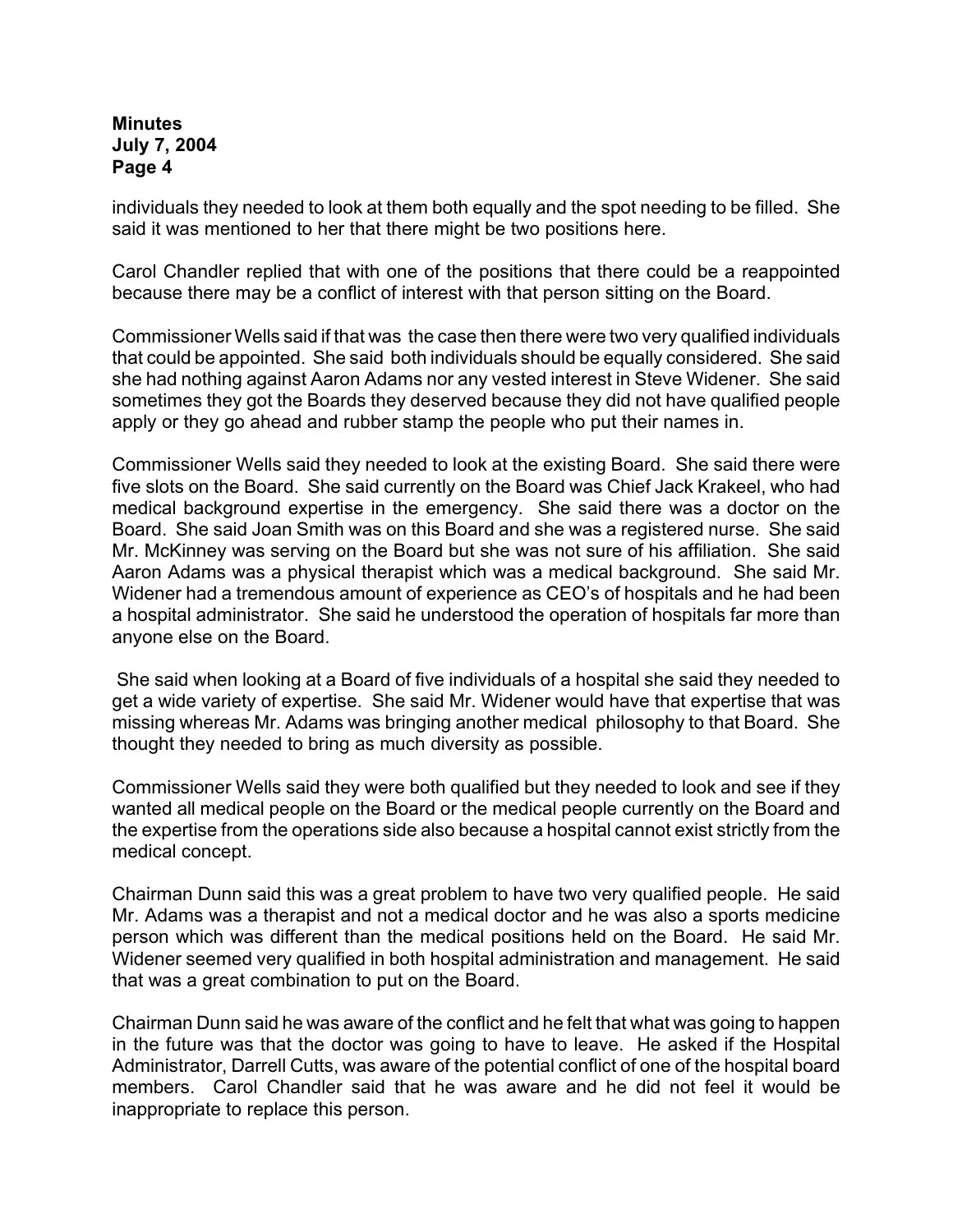Chairman Dunn said they had implied to Mr. Adams that he would be seriously considered for this position so he would like to keep him. He said he did not know Mr. Widener and but he had tremendous experience.

Commissioner Pfeifer said he would like to reappoint Jack Krakeel and appoint these two gentlemen.

Chairman Dunn said the terms had totally expired on the previous Board members and they were under no obligation to reappoint anyone.

Motion was made by Commissioner VanLandingham to appoint Aaron Adams, Jack Krakeel and Stephen Widener to the Hospital Authority Board for the term of June 1, 2004 thru May 31, 2008. Motion was seconded by Commissioner Frady. Motion carried 5-0.

**CONSENT AGENDA:** Motion was made by Commissioner Wells, seconded by Commissioner Pfeifer, to approve the consent agenda as presented. Motion carried 5-0.

**INCREASE THE INSURANCE REFUNDS REVENUE AND FIRE DEPARTMENT VEHICLE REPAIR EXPENSE BUDGET:** Approval to increase the insurance refunds revenue budget and Fire Department vehicle repair expense budget by \$2,471.12. Funds were received from insurance reimbursement.

**CONTINGENCY FUNDING TO COVER OVERTIME EXPENDITURES IN THE FIRE AND EMERGENCY SERVICES BUDGET:** Approval for contingency funding to cover overtime expenditures in excess of available funds in the Fire and Emergency Services budgets, \$4,355 from the General Fund and \$20,251 from the Fire Fund.

**TRANSFER OF FUNDS TO THE COUNTY'S VEHICLE REPLACEMENT FUND:** Approval to transfer funds from the General Budget fund to the County's Vehicle Replacement fund in the amount of \$11,830.25. Funds were received from insurance reimbursement.

**INCREASE BUDGET FOR THE GEORGIA DEPARTMENT OF HUMAN RESOURCES FOOD STAMP PROGRAM:** Approval to increase FY2004 budget by \$4,000 for the Georgia Department of Human Resources Food Stamp Program.

**AUTHORIZATION OF CHAIRMAN TO SIGN THE "RESOLUTION TO AUTHORIZE INVESTMENT":** Approval of authorization of the Chairman to sign the "Resolution to Authorize Investment" due to change of job responsibilities in the Finance Department.A copy of the Resolution, identified as "Attachment No. 1", follows these minutes and is made an official part hereof.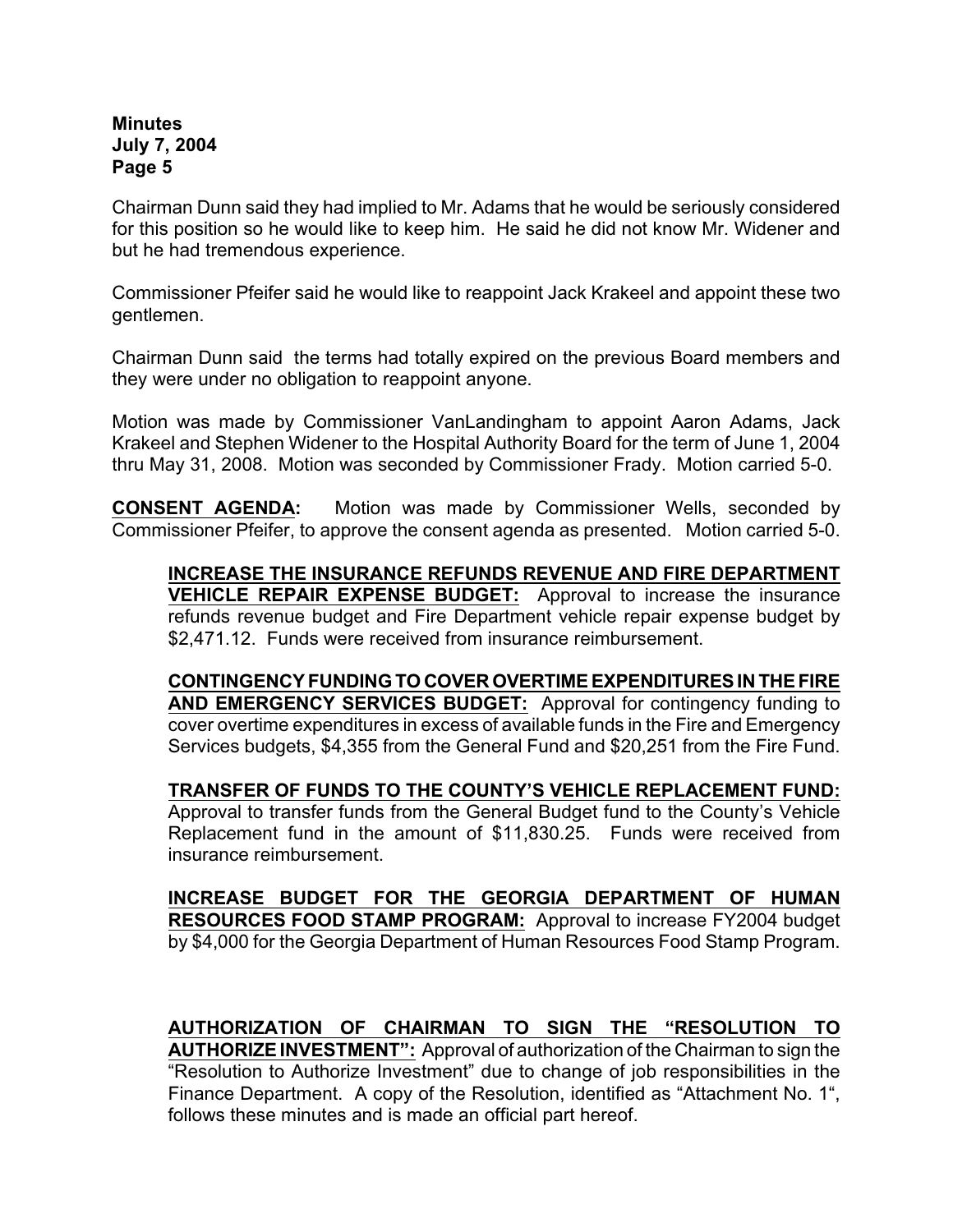> **REMOVAL OF OUTSTANDING PERSONAL PROPERTY TAX BILLS:** Approval to allow Tax Commissioner George Wingo to remove outstanding personal property tax bills that are below the taxable threshold of \$7,500.00 from his records.

> **APPOINTMENTS TO THE PUBLIC FACILITIES AUTHORITY:** Approval to reappoint Chuck Watkins, Mary Shaver and Jack Smith to the Public Facilities Authority for a one year term retroactive to March 1, 2004 and ending on February 28, 2005.

> **APPOINTMENT TO THE DFCS BOARD:** Approval to reappoint Karen Spangler to the DFCS Board for a term beginning July 1, 2004 and ending June 30, 2009.

> **BID AWARD TO MCCORD COMMUNICATIONS:** Approval to award the bid for 4 emergency warning sirens to the low bidder, McCord Communications, in the amount of \$142,592.00. A copy of the bid, identified as "Attachment No. 2", follows these minutes and is made an official part hereof.

> **BOARD MINUTES:** Approval of minutes for Board of Commissioners' Special Called Budget meeting held on June 7, 2004 and the minutes for the Board of Commissioners' meeting held on June 10, 2004.

#### **PUBLIC COMMENT:**

Members of the public are allowed up to five minutes each to address the Board on issues of concern other than those items which are on this evening's agenda. There was no public comment.

# **STAFF REPORTS:**

**DENNIS DAVENPORT:** Attorney Davenport requested an Executive Session to discuss two legal items.

**HERB FRADY:** Commissioner Frady said he had one legal item for Executive Session.

**GREG DUNN:** Chairman Dunn said he had one legal item for Executive Session.

Motion was made by Commissioner Wells, seconded by Commissioner Pfeifer, to adjourn to Executive Session to discuss four legal items. Motion carried 5-0.

# **EXECUTIVE SESSION:**